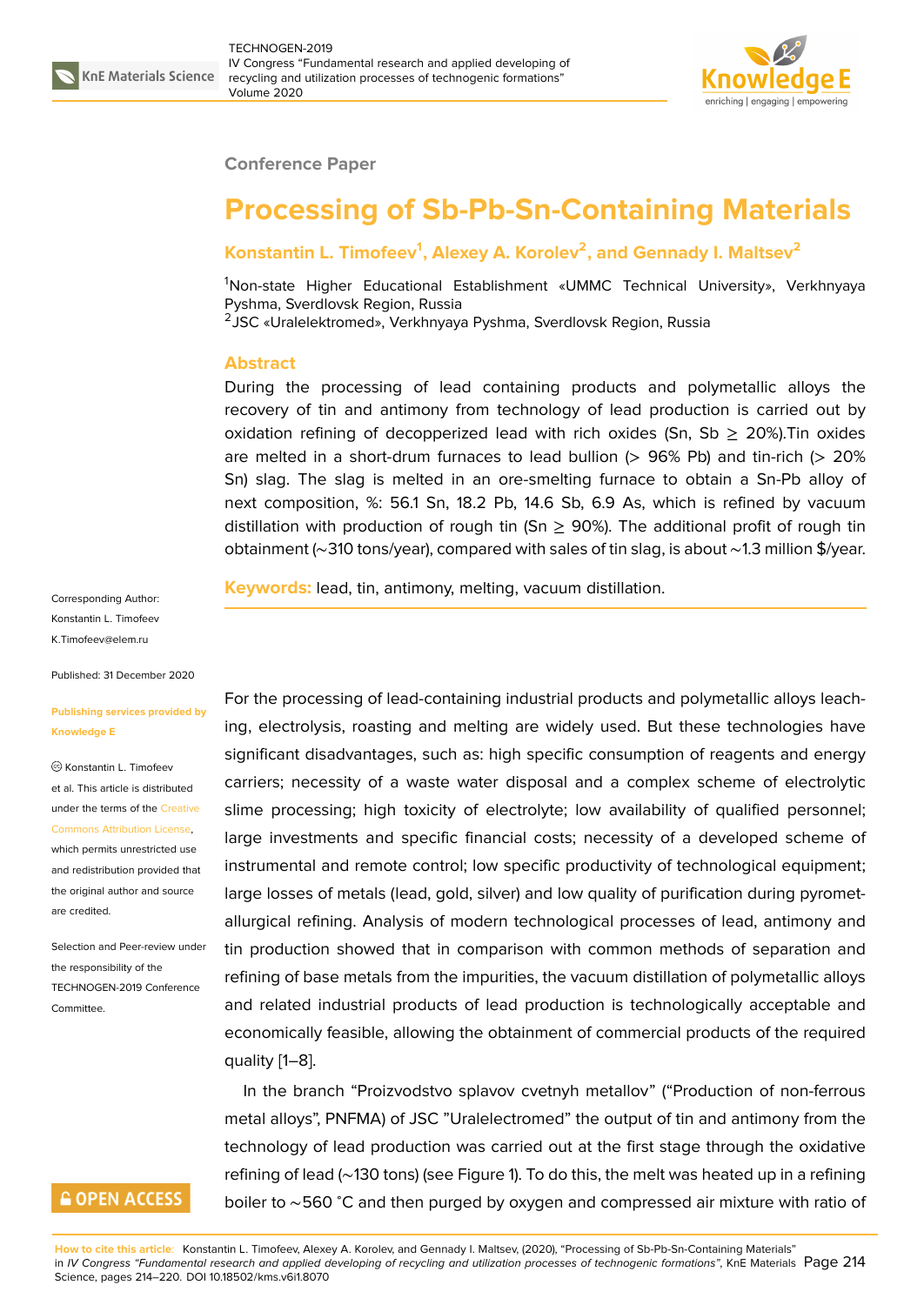

30:50 m $^3$ /h during 1 hour at interval of 2-2.5 hours. During this process the temperature changed within range of 540–860 <sup>∘</sup>C. The purpose of oxidative refining is to obtain rich oxides with a content of antimony and tin of at least 20%. On the surface of the lead bath floats (oxides) of tin, arsenic and antimony in the form of powder, granules or dough-like mass were consistently accumulated with the following composition, %: 45–70 Pb; 15–30 Σ(Sb, Sn, As). The separation of tin, arsenic and antimony during the oxidative refining is only partially possible: the yield of tin oxides was 1.2–1.4 times greater than antimony. At the initial content of antimony and tin in lead within range of 3.5–3.9% rich oxides containing 20–30 % of tin were obtained. The transition of tin to oxides was 76–80% of their total amount.



<span id="page-1-0"></span>**Figure** 1: Conceptual diagram of production of tin and its alloys. Author's own work.

At the second stage tin oxides (above 30 tons) derived from the oxidative refining of lead were melted in short-drum furnaces (SDF) to produce rough lead with a minimal content of impurities and industrial slag-matte product (ISMP) rich in tin and suitable for further processing (or for sale). Rough lead of a high quality (96.4% of Pb) with an output of 99.3% of the initial metal content and ISMP with ∼21% of tin suitable for sale were obtained after melting of charge containing 60% of tin oxides, 24% of soda ash, 14.8% of sand and 1.2% of coke breeze. At the end of the process the melt was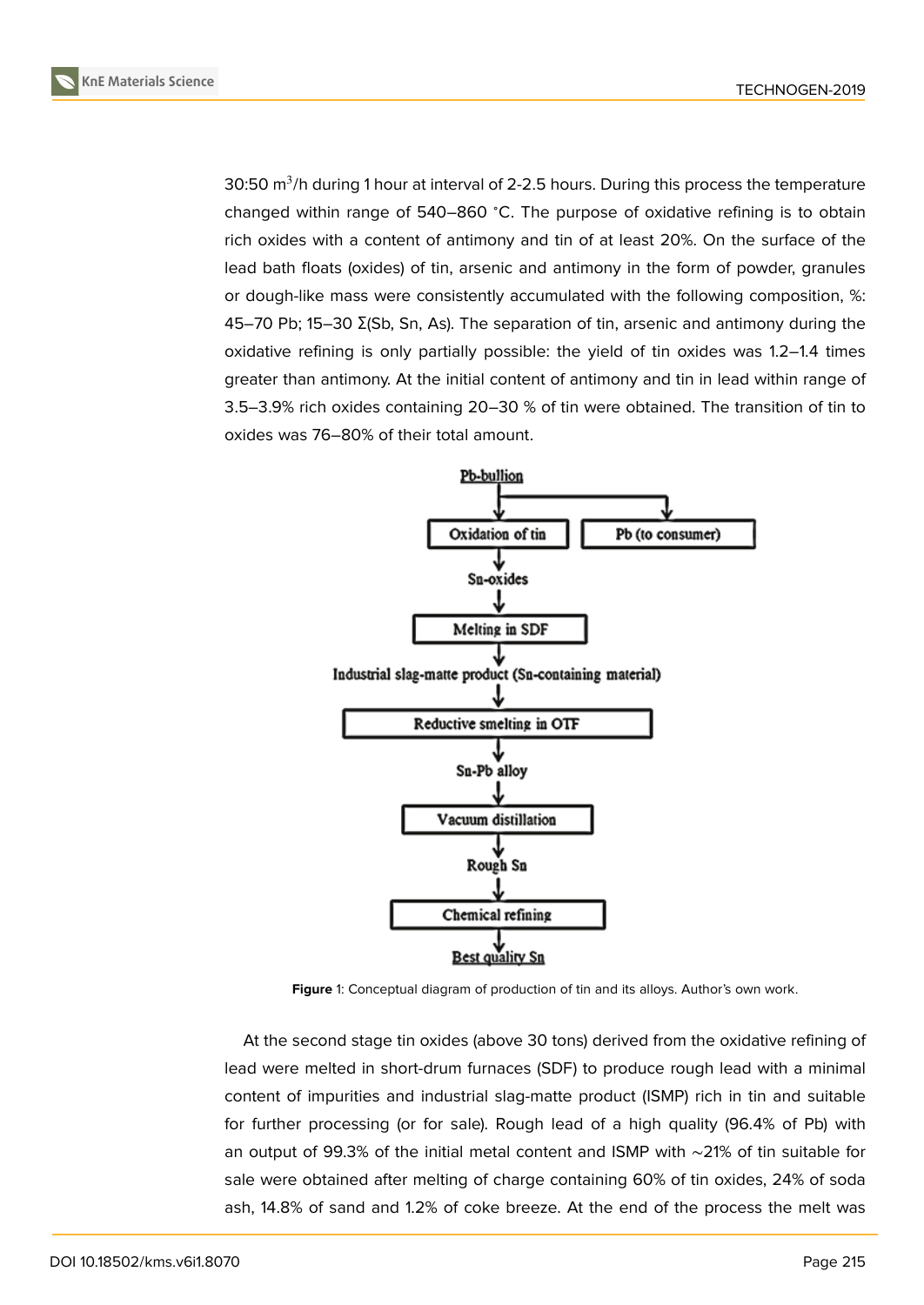



released from the SDF and then crude lead and ISMP were drained, cooled and crushed. Technologies of lead refining and oxides melting were developed on an industrial scale and implemented in PNFMA branch of JSC "Uralelectromed".

Until recently the ISMP has been successfully realized to consumers as a tin containing material, however, it was obvious that increasing the content of tin in pure metal commodity products is advisable and rational option. For this purpose charge (∼74 tons) containing 85% of ISMP and 15% of coke breeze was processed in ore thermal furnace (OTF) for 3 days at the third stage (in an industrial scale) in the presence of liquid slag of the following composition, kg/%: 1400/40 SiO $_2$ ; 1050/30 CaO; 1050/30 Na $_2$ CO $_3$ . The highest temperature (1500 °C) was observed at the area adjacent to the surface of electrodes. The release of melting products from the OTF was carried out from the level of 800–1100 mm. Following products were consistently drained from the OTF:

∼ 24.0 tons of slag composed of, % 0.28 Pb, 6.8 Sn, 0.8 Sb, 1.3 As;

∼ 19.2 tons of Sn-Pb composed of, %: 18.2 Pb, 56.1 Sn, 14.6 Sb, 6.9 As.

The actual energy consumption was ∼62.5 kW per hour and the electrode consumption was ∼890 kg (5 pieces). As a result, the average tin content in Sn-Pb alloy was 56.1%, while the maximum content in the middle of the operation was 61.6%. Slag obtained from the OTF with 6.8% of tin can be sold or treated for reducing the tin content to 0.5–1% with further disposal. Tests for production of Sn-Pb alloy were subsequently implemented on an industrial scale.

At the fourth stage vacuum distillation of Sn-Pb alloy (with 55-60% of tin) was carried out in a pilot scale with the purpose to obtain a product with higher consumer properties, namely with a high content of tin (at least 90%). The principal feasibility and practicability of the oxidizing melting of tin slags into Sn-Pb alloy has been confirmed. Production of rough tin by vacuum distillation for determination of possibility of rough tin obtainment with the recovery of individual arsenic, antimony and lead products (sublimates) was tested with 81.2 kg of tin alloy of the following composition, %: 30.6 Pb, 50.4 Sn, 11.1 Sb, 4.3 As, 1.05 Cu. The modes of distillation of tin alloy are given in Table 1.

TABLE 1: The modes of distillation of tin alloy. Author's own work.

| <b>Stage</b> | Temperature, °C | Duration, sec | Pressure, Pa |
|--------------|-----------------|---------------|--------------|
|              | 600-800         | $900 - 7200$  | 80-60000     |
|              | $1100 - 1300$   | 1800-5400     | $0.2 - 20$   |

Following products were received:

– 50,2 kg of rough tin (extraction of Sn > 99%) composed of, %: 94.5–97.1 Sn, 0.024– 0.3 Pb, ∼1.0 Sb, 0.01–0.03 As, 1.5–1.7 Cu;

– 1.4 kg of 1st distillate with 40.5% of As (extraction – 35.1%);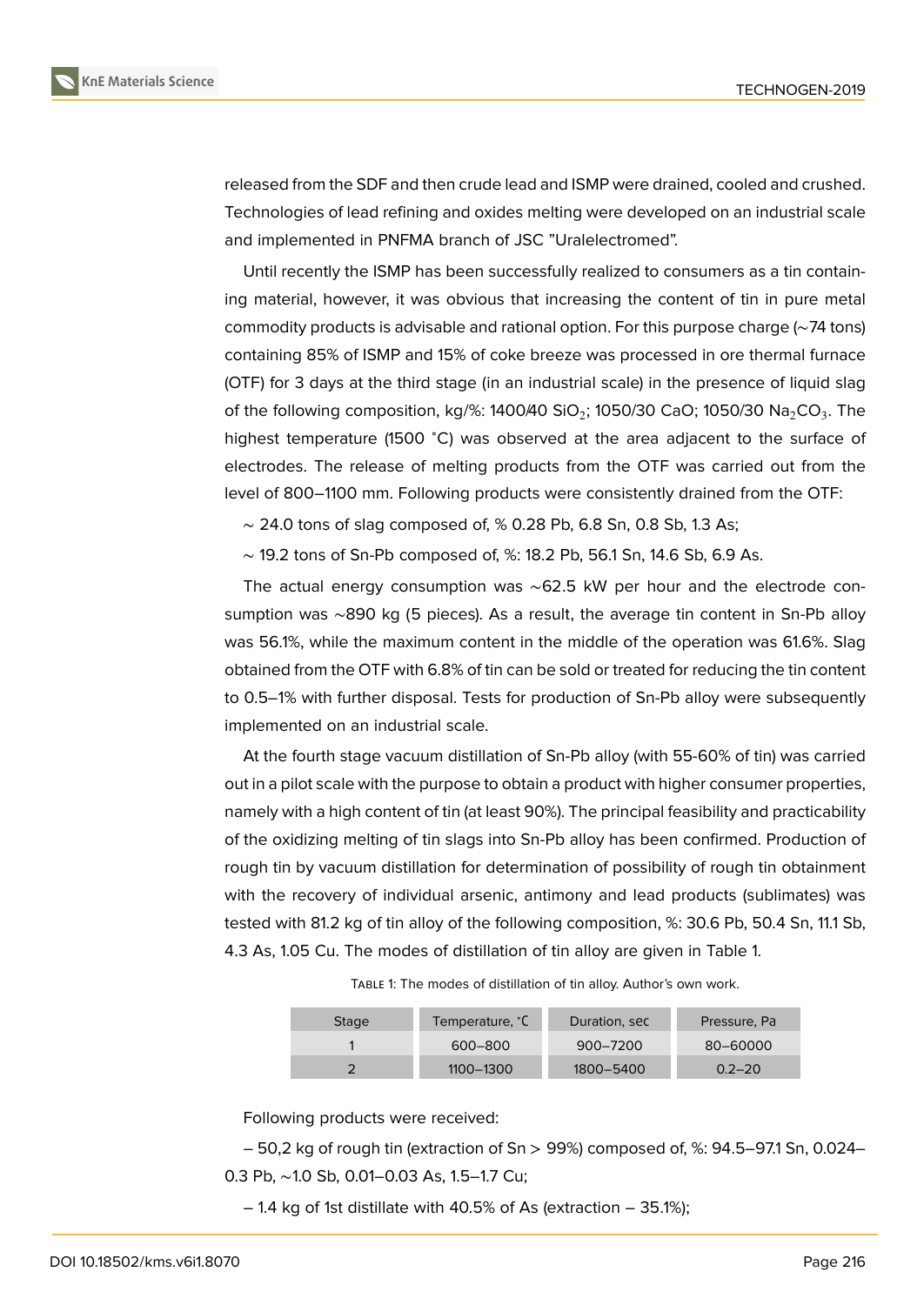– 28.2 kg of 2nd distillate (Sb-Pb) wit the content/extraction, %: 5.4–8.0/43–87 As, 57–79/78–99 Pb, 8.5–26.5/25–99 Sb, 1.2–9.1/0.9–8.5 Sn.

On the basis of the conducted researches the balance scheme (see Table 2) and the technological scheme with vacuum distillation of Pb-Sn alloys were made (see Figure 2).



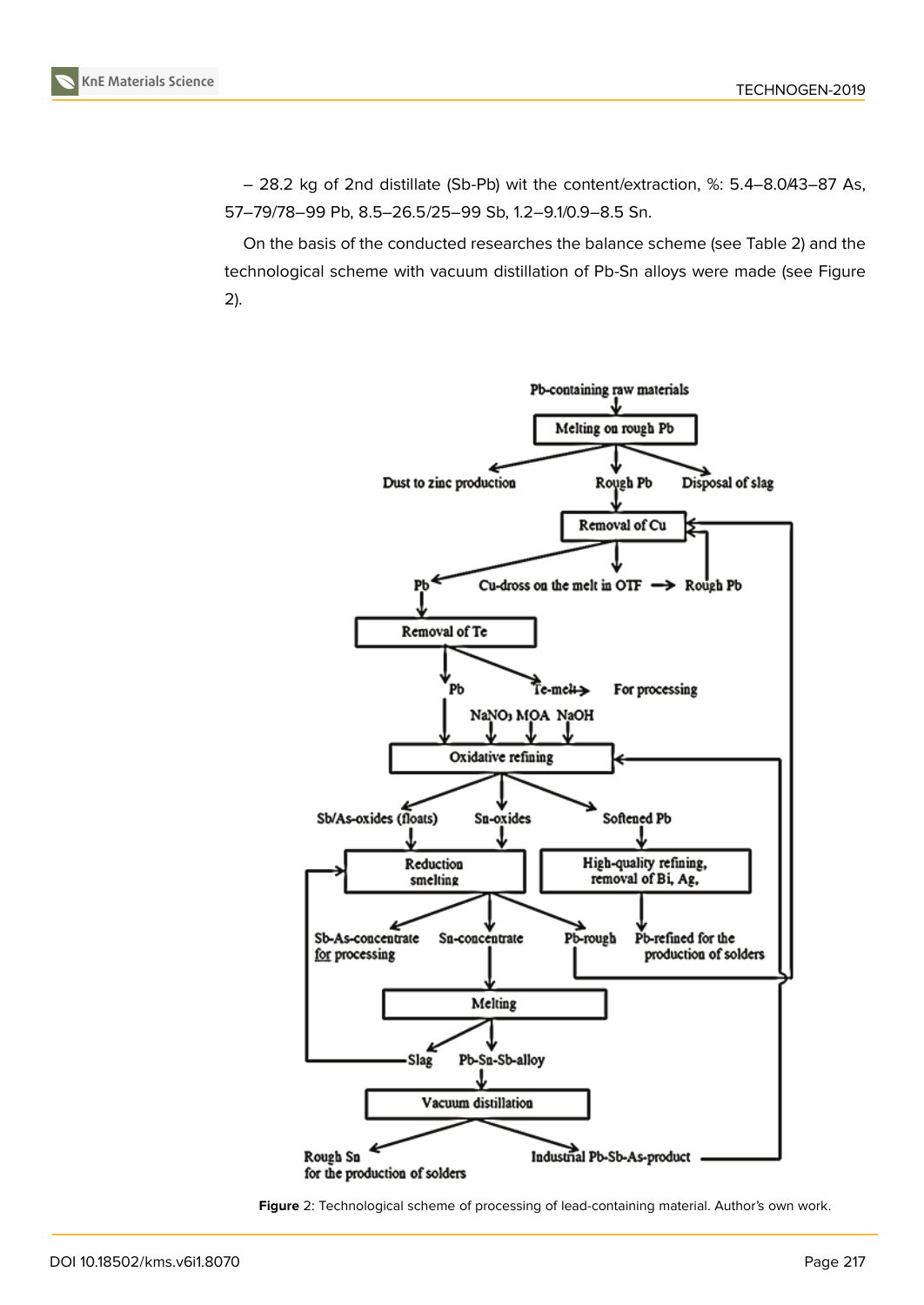As a result of processing of Pb-containing raw materials according to the scheme of oxidative refining from antimony and tin using vacuum distillation, a commercial product with high consumer properties is obtained – tin rough, which can be used for the preparation of branded solders.

| Raw material, industrial product           | Content (%) / Distribution (%) |            |            |             |  |  |  |
|--------------------------------------------|--------------------------------|------------|------------|-------------|--|--|--|
|                                            | Sn                             | Sb         | As         | Pb          |  |  |  |
| Melting on rough Pb                        |                                |            |            |             |  |  |  |
|                                            | Input                          |            |            |             |  |  |  |
| Sn-oxides (1577.2 tons/year)               | 21.3/100                       | 4.5/100    | 2.6/100    | 60/100      |  |  |  |
|                                            | Output                         |            |            |             |  |  |  |
| Rough Pb (797 tons/year)                   | 2.78/6.60                      | 3.77/42.40 | 0.38/7.32  | 87.2/73.44  |  |  |  |
| Sn-concentrate (1279 tons/year)            | 24.29/92.46                    | 3.12/56.17 | 2.65/82.80 | 16.48/22.28 |  |  |  |
| Dust (112.6 tons/year)                     | 2.8/0.94                       | 0.9/1.43   | 3.6/9.88   | 36.0/4.28   |  |  |  |
| <b>Processing of Sn-concentrate</b>        |                                |            |            |             |  |  |  |
| Input                                      |                                |            |            |             |  |  |  |
| Sn-concentrate (1279 tons/year)            | 24.29/100                      | 3.12/100   | 2.65/100   | 16.48/100   |  |  |  |
| Output                                     |                                |            |            |             |  |  |  |
| Sn-containing alloy (404.2 tons/year)      | 51.11/87.2                     | 6.81/90.55 | 3.36/52.43 | 38.61/97.07 |  |  |  |
| ISMP (769 tons/year)                       | 5.31/12.8                      | 0.50/9.45  | 2.16/47.57 | 0.83/2.93   |  |  |  |
| Vacuum distillation of Sn-containing alloy |                                |            |            |             |  |  |  |
|                                            | Input                          |            |            |             |  |  |  |
| Sn-containing alloy (404.2 tons/year)      | 51.11/100                      | 6.81/100   | 3.36/100   | 38.61/100   |  |  |  |
| Output                                     |                                |            |            |             |  |  |  |
| As-distillate (21.3 tons/year)             | 0.6/0.05                       | 3.4/2.0    | 38.0/45.45 | 37.6/3.91   |  |  |  |
| Sb-Pb-distillate (153.2 tons/year)         | 1.68/1.75                      | 11.7/91.76 | 3.4/54.1   | 69.03/95.54 |  |  |  |
| Rough Sn (237.4 tons/year)                 | 94.5/98.2                      | 0.8/6.24   | 0.03/0.45  | 0.4/0.55    |  |  |  |

TABLE 2: Contents/distributions of elements during the processing of tin oxides. Author's own work.

For processing of Pb-Sn alloy a possible scheme was proposed in which temperature and pressure values can be adjusted depending on the requirements for the composition of the vacuum distillation products (see Figure 3).

As a possible option for conducting the technological process, the use of an induction electric furnace SKB-6087 is considered. The use of vacuum distillation allows to obtain rough tin [\(9](#page-5-1)0–99% Sn) and collective distillate of impurities (90–99 %  $\sum(As, Sb, Pb)$  of different compositions depending on sublimation temperature (1343–1873 K) at fixed pressure (∼1 Pa) and duration (1.5–2 hours) of the process (see Figure 3).

Economic efficiency of processing of lead containing raw materials using vacuum distillation of Pb-Sn-alloy (50.4% Sn, 30.6% Pb, 11.1% Sb, 4.3% As) is due to the production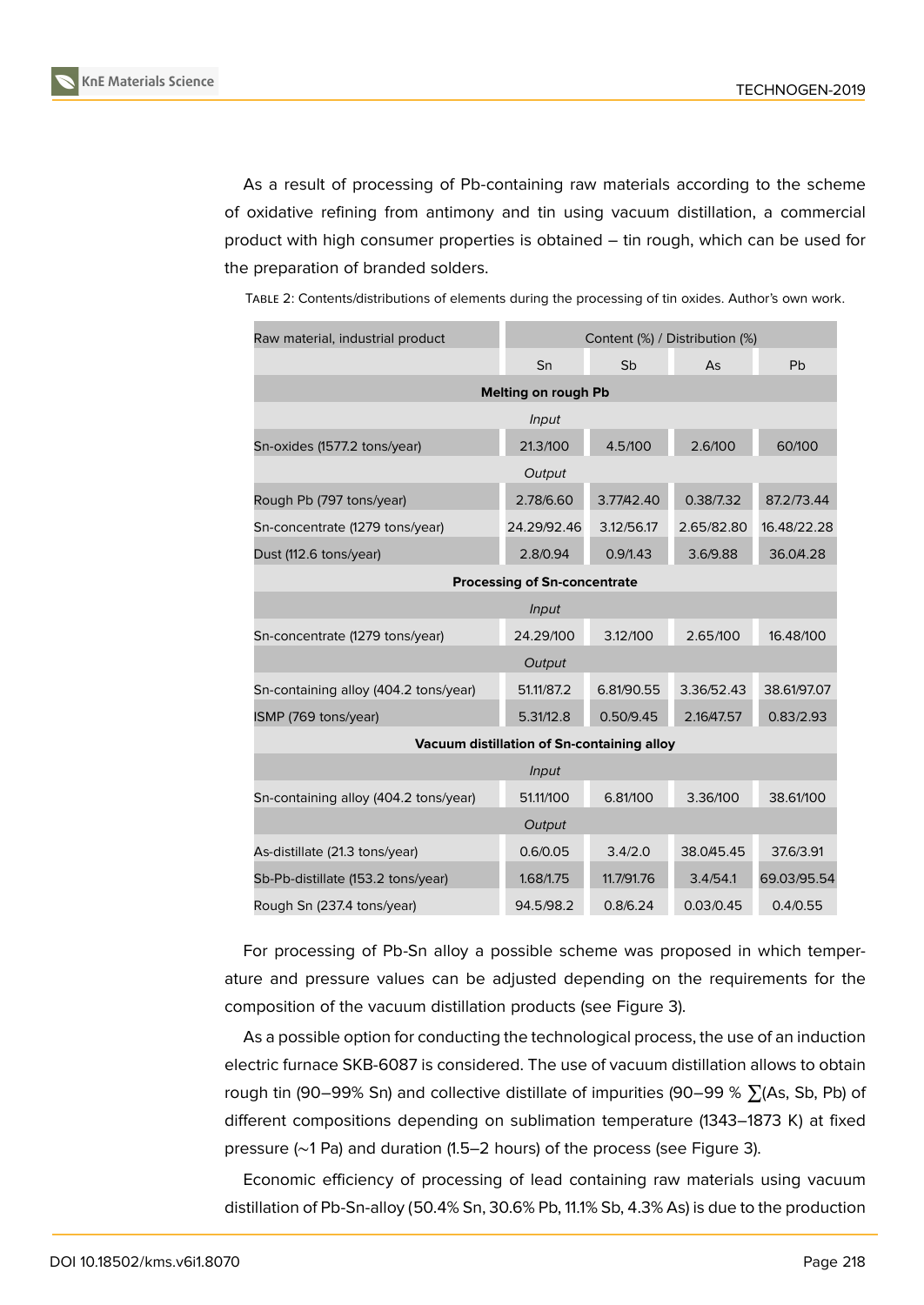



<span id="page-5-1"></span>**Figure** 3: Schematic diagram of vacuum distillation of Sn-Pb alloy. Author's own work.

of a purer and therefore more expensive product – rough tin (Sn  $\geq$  90 %). Despite the additional costs (∼1.1 million \$) for a complex of vacuum distillation equipment for the removal of impurities the increase in additional profit from the obtainment of rough tin (∼310 tons/year) in comparison with sales of Sn-concentrate (slag), is about ∼1.3 million \$/year, which can ensure the return of investments during one year.

## **References**

- <span id="page-5-0"></span>[1] Berman, A. (1985). *Total Pressure Measurements in Vacuum Technology*. New York: Academic Press, p. 380.
- [2] Winkler, O. and Bakish, R. (1971). *Vacuum Metallurgy*. Amsterdam: Elsevier, p. 237.
- [3] Jia, G. B., Yang, B. and Liu, D. C. (2013). Deeply Removing Lead from Pb-Sn Alloy with Vacuum Distillation. *Transactions of Nonferrous Metals Society of China*, vol. 23, issue 6, pp. 1822–1831.
- [4] Wang, A., *et al*. (2014). Process Optimization for Vacuum Distillation of Sn-Sb Alloy by Response Surface Methodology. *Vacuum*, vol. 109, pp. 127–134.
- [5] Dai, Y. N. (2009). *Vacuum Metallurgy of Nonferrous Metal*s. Beijing: Metallurgical Industry Press, p. 72.